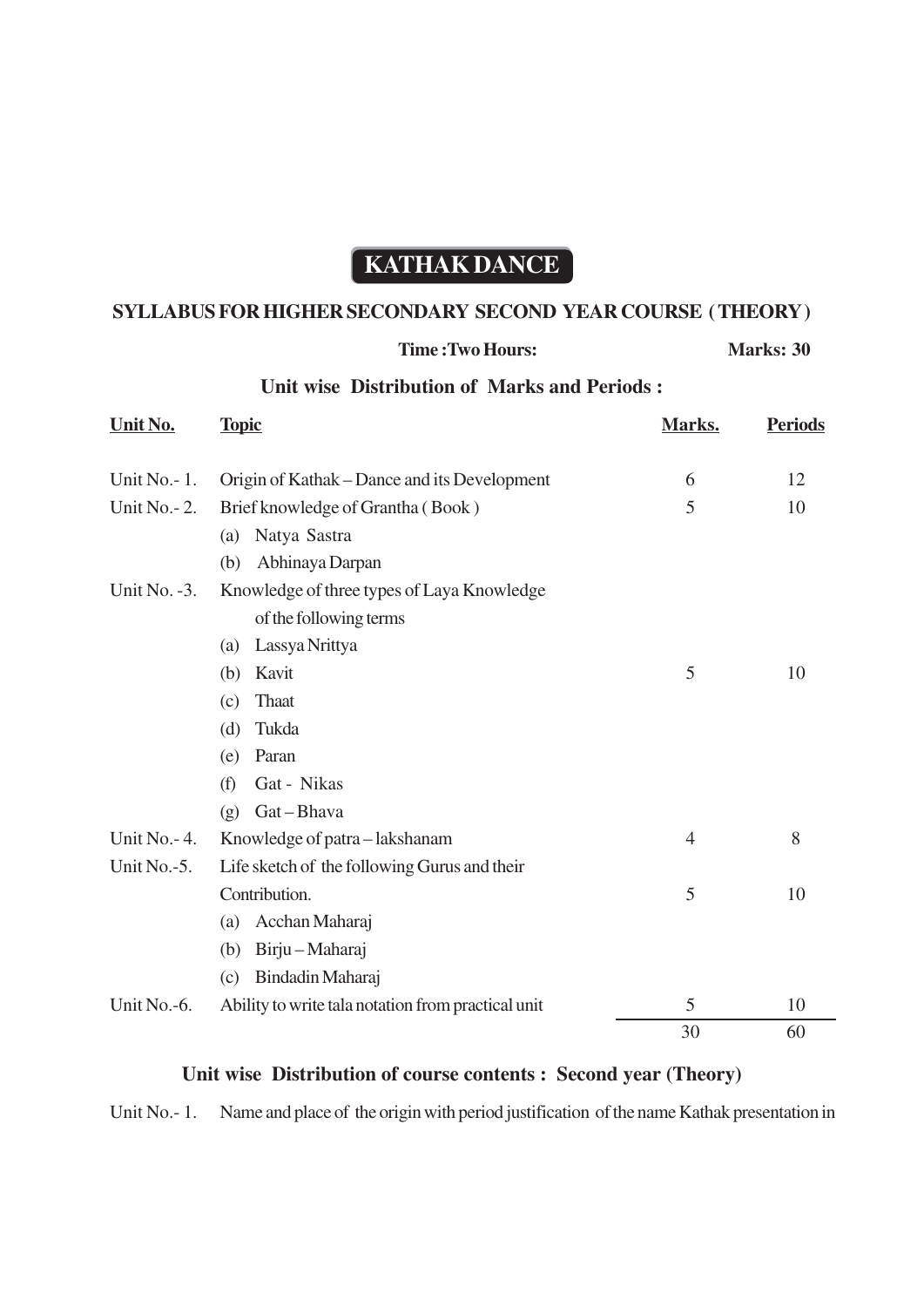#### Syllabi for H.S. Final Year

Temple and Mughal court, Development in modern period.

- Unit No.  $-2$ . Name of the Author, Period of composition and Major topics related with Dance.
- Unit No. -3. Defination with proper example is essential.
- Unit  $No. -4$ . To be studied merits and demerits of Nartak (Dancer)
- Unit No.  $-5$ . Prime importance should be on the life sketches and contribution in the field of Kathak.
- Unit No. 6. Proper notation in Bhatkhandey system.

### **Reference Books**

- নৰ্তন কলা মঞ্জৰি ১ম খণ্ড, ২য় খণ্ড চাৰু বৰদলৈ।  $\mathcal{S}$
- নৃত্য কলা দর্শন ৰামকৃষ্ণ তালুকদাৰ।  $\lambda$ .

## **KATHAK DANCE**

### **SYLLABUS FOR HIGHER SECONDARY SECOND YEAR COURSE (PRATICAL)**

### Time: Two Hours:

Marks: 70

### Unit wise Distribution of Marks and Periods:

| Unit No.         | <b>Topic</b>                                         | Marks. | <b>Periods</b> |
|------------------|------------------------------------------------------|--------|----------------|
| Unit $No-1$ .    | Revision of previous course of unit-1, unit $-2$ and | 20     | 35             |
|                  | Unit $-3$                                            |        |                |
| Unit $No. - 2$ . | <b>Trital</b>                                        |        |                |
|                  | One advanced Thaat with Kasak – Masak, one           |        |                |
|                  | Amadjuri Paran, one Parmelu Tukda, one               | 25     | 40             |
|                  | Chakradhar Tihai, one Bedam Tihai, one               |        |                |
|                  | Chakradhar Paran with chakkar (SPIN), one foot       |        |                |
|                  | Work based on Takita – Dhigita Bols. One Gat Bhava   |        |                |
| Unit No. -3.     | Dhamar Tala                                          |        |                |
|                  | Barabar, Dugun and chougun Laya with Tihai<br>(a)    |        |                |
|                  | One Thaat<br>(b)                                     | 15     | 25             |
|                  | One chakradhar, Amad, One Paran, One Tihai<br>(c)    |        |                |
|                  | One simple and chakradhar Tukda<br>(d)               |        |                |
|                  |                                                      | 10     | 20             |
| Unit No. - 4.    | Padhant of the Bols                                  | 70     | 120            |

 $\overline{2}$